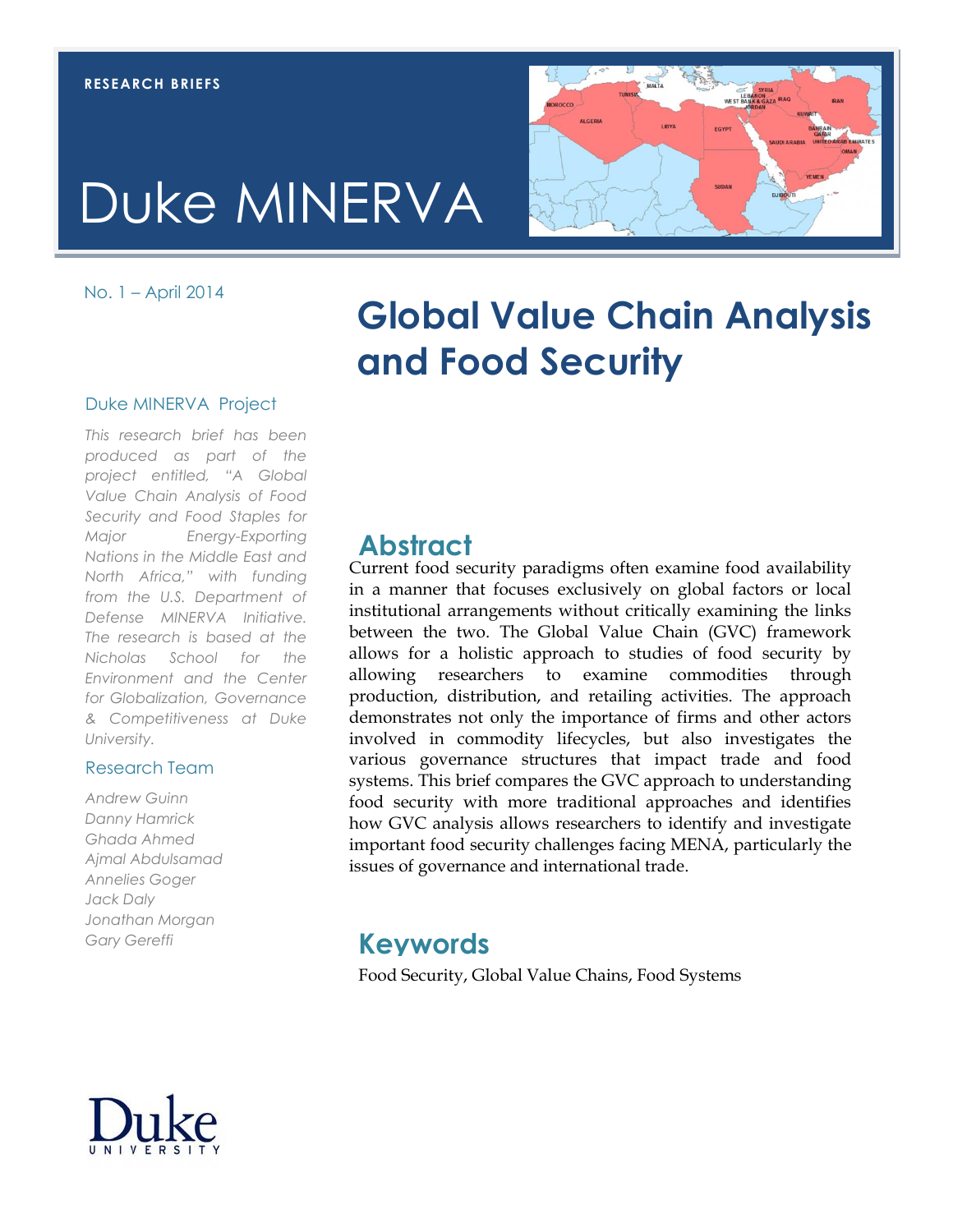## **Introduction**

Reports estimate that by 2050, the world will need 70 to 100% more food to meet the demands of the global population1. Growing populations, shifting diets and climate change all contribute to challenges facing producers and policy makers in terms of securing a stable food supply, thus making food security an important policy topic across the globe.

Conventional studies of food security generally frame the issue by looking at total supply, wastages in the system and other constraints that limit the availability and accessibility of food for various populations. However, these studies are often limited by their inability to incorporate global trade and the role of firms and institutions on food security outcomes.

This brief highlights recent paradigms for studying food security and shows how the global value chain framework unpacks agri-business dynamics that affect food security outcomes. We argue that the GVC framework allows policymakers to approach issues of food security on multiple levels, thereby giving a more holistic understanding of the issue and possible policy responses.

#### **Figure 1 Food System Activities and Food Security2, 3**



**y** Robinson, Sandy Thomas and Camilla Toulmin 2010. Food Security: The Challenge of Feeding 9 Billion People. *Science* 327: <sup>1</sup> Godfray, H. Charles , John Beddington, Ian Crute, Lawrence Haddad, David Lawrence, James Muir, Jules Pretty, Sherman 812-818.

*Growing populations, shifting diets and climate change all contribute to challenges facing producers and policy makers in terms of securing a stable food supply.*

 $\overline{\phantom{a}}$  , where  $\overline{\phantom{a}}$ 

<sup>2</sup> Ericksen, Polly J. 2008. What Is the Vulnerability of a Food System to Global Environmental Change? *Ecology and Society* 13. 3 Ingram, John 2011. A Food Systems Approach to Researching Food Security and its Interactions with Global Environmental Change. *Food Security* 4: 417-431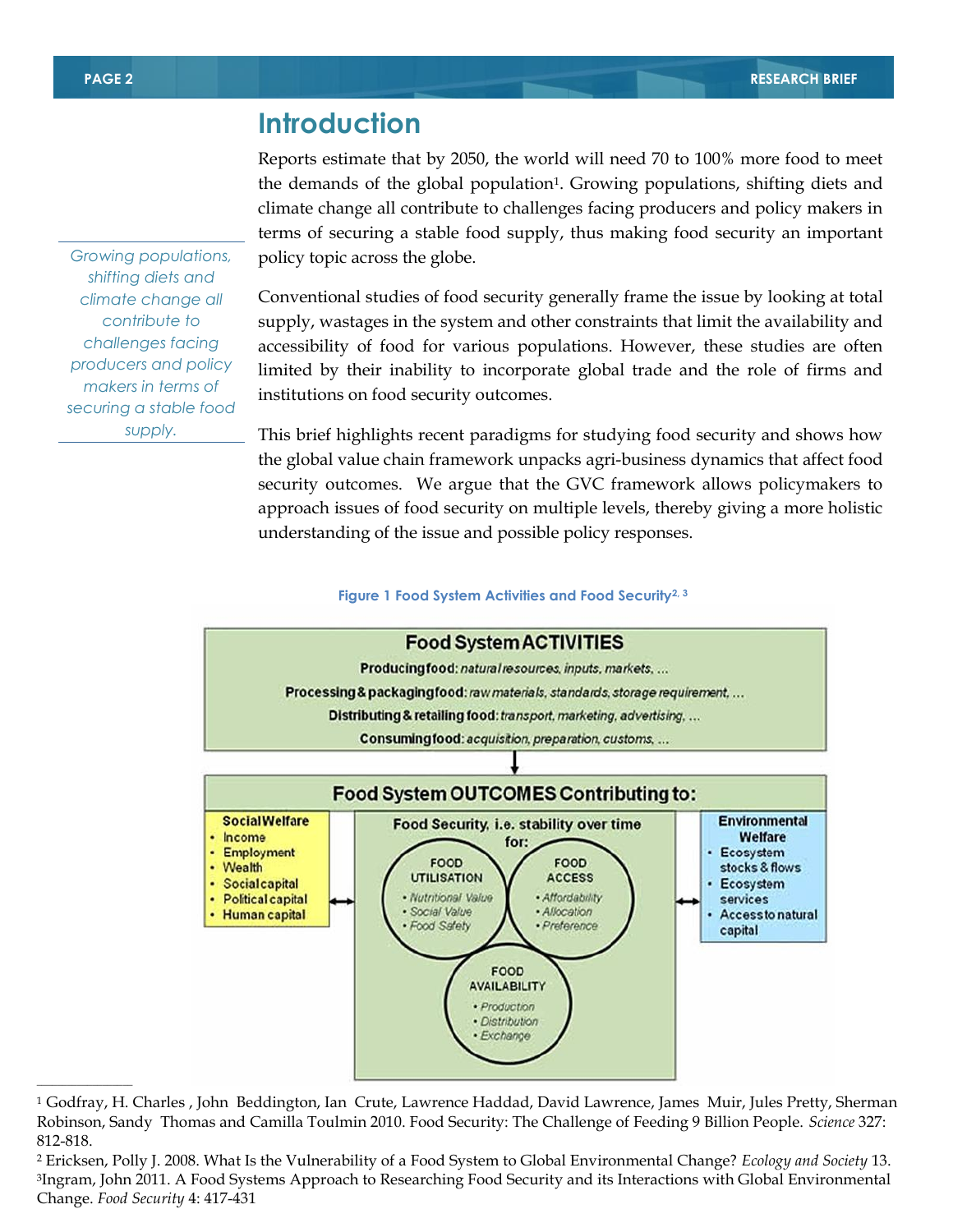## **Food systems and food security**

Food systems-meaning all activities involved in the production, distribution, and consumption of food-is a rich area of scholarship. Food security is the outcome of a functional food system4. The most frequently cited definition of food security comes from the 1996 World Food Summit where the FAO established a widely food security as a "situation that exists when all people, at all times, have physical, social, and economic access to sufficient, safe, and nutritious food that meets their dietary needs and food preferences for an active and healthy life." Figure 1 outlines the major components of the current definition of food security as understood in terms of the food system. As previous scholarship indicates, access to safe, nutritious, affordable food is often results of activities within the food system. However, there are several factors which work together to impact the outcome of food security, which in turn also effects overall stability in the region. Figure 2 shows how policy, economic and social climate all effect food security outcomes.

*Food security is a "situation that exists when all people, at all times, have physical, social, and economic access to sufficient, safe, and nutritious food that meets their dietary needs and food preferences for an active and healthy life."*

#### **Figure 2: Food security factors**

 $\overline{\phantom{a}}$ 

| <b>Policy Climate</b>               | • Trade Policy<br>• Fiscal Balance<br>• Subsidies<br>• Agriculture and Food<br>Security Policy |  |
|-------------------------------------|------------------------------------------------------------------------------------------------|--|
| Economic &<br><b>Social Climate</b> | • Demographics<br>• Unemployment<br>• Poverty                                                  |  |
| <b>Food Security</b>                | • Agricultural Production<br>• Imports<br>• Distribution and retailing                         |  |
|                                     |                                                                                                |  |
|                                     |                                                                                                |  |
|                                     |                                                                                                |  |

Conventional models of food security encompass many aspects of food systems, including production capacity and dietary patterns. However, they often overlook important issues, such as international trade, firms, government institutions, and other actors involved in food systems outside of production. Additionally, traditional models often rely on econometrics to draw conclusions; while this approach is helpful for identifying determinants of food system dynamics it has yet to be effective in influencing food security policy decisions, as such studies take a narrow (rather than systems-based) research focus and do not always indicate practical advice for policy-makers and private sector actors. Conventional understandings of food security, despite their benefits, did not offer insights to help policy makers anticipate the 2007-2008 food crises nor did it help to explain the role of corporations in government decisions on import or export bans. The global value chain, elaborated on the following page, helps to better incorporate these often overlooked actors and institutions that contribute to food security and insecurity.

<sup>4</sup>Sobal, Jeffery, Laura K. Khan and Carole Bisogni. 1998. A Conceptual Model of the Food and Nutrition System. *Social Science & Medicine* 47: 853-863.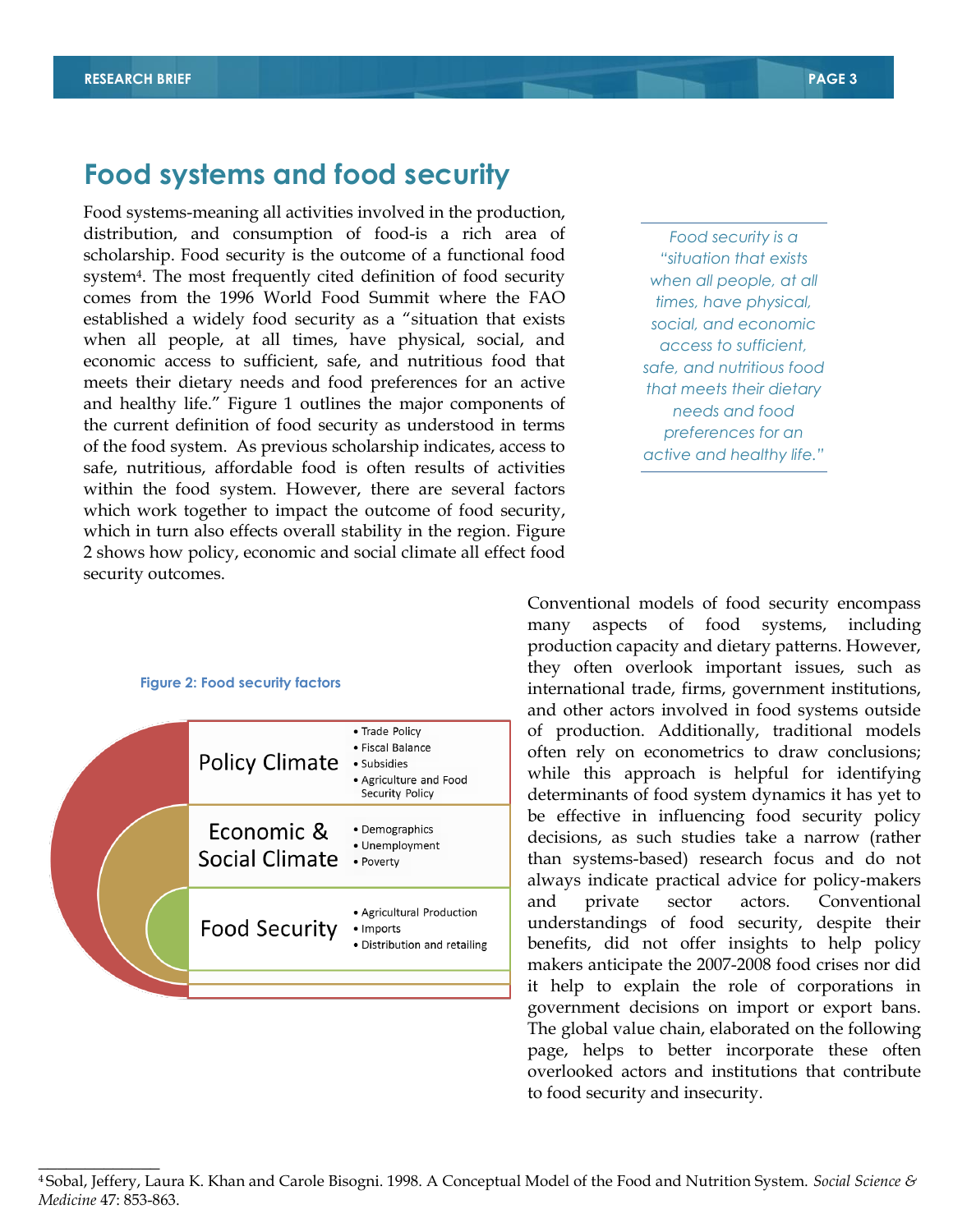## **What does GVC analysis entail?**

A **value chain** comprises the full range of activities required to bring a product from conception to consumption. In today's globalized and interconnected world, many value chains –several of which are important to food systems and food security – span multiple countries; they are global value chains (GVCs).

Recognizing the growing importance of GVCs to developments in the economy and in society, a group of interdisciplinary researchers have developed an analytic approach, known as **GVC analysis**, to study topics ranging from international development to corporate strategy to food security (see Figure 3 for an example of a GVC for wheat). Broadly, the goal of GVC analysis is to unpack the set of activities within the value chain, identify who carries these out and where they do so, and understand the institutions and power relations that govern how these actors interact with one another. Many industries feature **lead firms**, which are responsible for orchestrating value chains through the selection of suppliers, the formulation of product and process standards. For example, trading companies act as lead firms in the wheat GVC.

In recognition of the substantial variation across value chains in terms of production technologies and governance dynamics, GVC analysis is always carried out in a "disaggregated" way, focusing on individual products or industries rather than the global economy as a whole.



#### **Figure 3: The wheat global value chain**

A typical GVC analysis follows several steps.

- 1. Select a product or industry for inquiry.
- 2. Map the input-output structure of the GVC to identify each step in the value chain. Note that this should include pre-production and post-production services, as well as supporting activities such as finance and logistics.
- 3. Use data on production, consumption and international trade to identify the geographies of supply and demand along the value chain.
- 4. Identify the lead firms, intermediary organizations and local suppliers in the GVC, and overlay these onto the GVC map in order to identify key leverage points.
- 5. Analyze additional layers in the GVC in order to identify institutions, stakeholders, policies, etc. which shape behavior and outcomes along the value chain.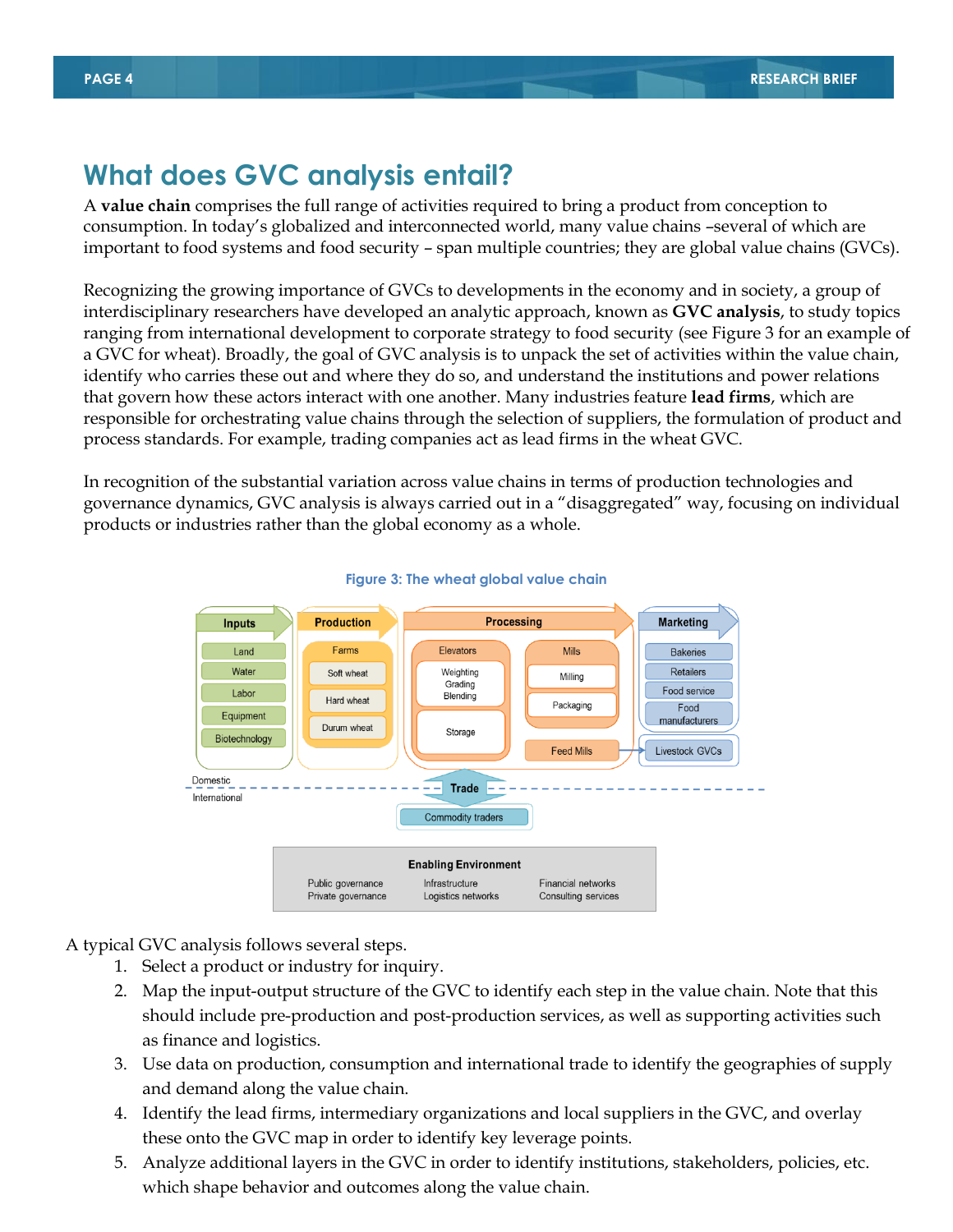## **Using GVC analysis to assess food security**

- **A focus on actors and strategies**. The GVC approach takes *firms* from individual farmers to multinational trading companies – as the basic units of analysis. Firms serve as "nodes" within the input-output structure of the value chain. GVC analysis directs our attention to the strategies that firms pursue in order to "capture" more value from the value chains in which they participate. With respect to food systems, the food security strategies of states are also of central analytic concern.
- **Incorporating global trade**. In bringing goods from conception to consumption, GVCs cross national borders. Indeed, MENA is more dependent than any other world region on imports of wheat for ensuring food security. Thus, the GVC approach to understanding food security incorporates analyses of international trade flows and national trade policies.
- **A systems-based approach**. Rather than looking only at the infrastructure and policy environment within a particular country, we look at how national and local food systems are situated within large global industries and what the implications are for promoting food security.



#### **Figure 4: Ownership patterns along the wheat GVC in selected MENA countries**

 **Comparative analyses**. The GVC approach allows us to compare how different countries organize each node of food/wheat value chains, and how both public and private rules constitute different institutional systems within these countries. For example, Figure 4 compares how institutional characteristics (here, rules and norms about the ownership characteristics of each stage of the value chain) differ across five selected MENA countries. These institutional differences indicate the extent to which actors and inter-organizational dynamics vary across MENA countries, underlining the importance of a wide-angle perspective on food security analysis in the region.